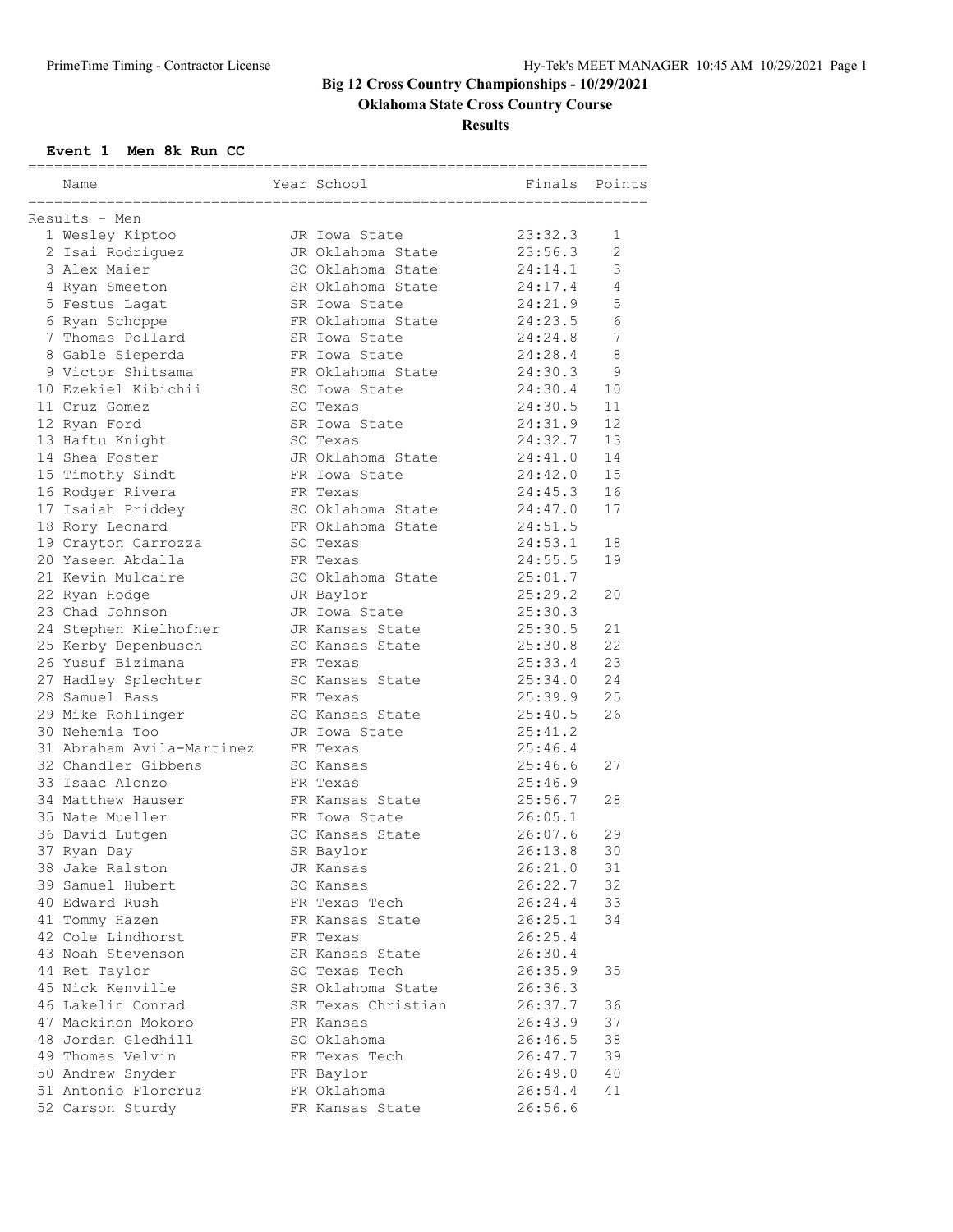# **Oklahoma State Cross Country Course**

#### **Results**

#### **....Event 1 Men 8k Run CC**

| Rank Team                                     | Total 1                  |             | 2 | $\mathcal{E}$ | $\overline{4}$ | 5       | $*6$     | $*7$ | $*8$ | $*9$ |
|-----------------------------------------------|--------------------------|-------------|---|---------------|----------------|---------|----------|------|------|------|
|                                               |                          | Team Scores |   |               |                |         |          |      |      |      |
| 82 Brian McCarthy                             | FR Oklahoma              |             |   |               |                | 29:25.4 |          |      |      |      |
| 81 Bryant Pelkey                              | SO Oklahoma              |             |   |               |                | 29:22.6 | 63       |      |      |      |
| 80 Gabe Diaz                                  | FR Texas Christian       |             |   |               |                | 28:56.2 | 62       |      |      |      |
| 79 Demetrius Guerrero           FR Texas Tech |                          |             |   |               |                | 28:52.0 |          |      |      |      |
| 78 Lucas Badcock                              | SO Oklahoma              |             |   |               |                | 28:48.0 | 61       |      |      |      |
| 77 Alec Atteberry                             | SR Baylor                |             |   |               |                | 28:46.3 | 60       |      |      |      |
| 76 Finn Riley                                 | FR Texas Christian       |             |   |               |                | 28:44.2 | 59       |      |      |      |
| 75 Stone Burke                                | FR Texas Christian       |             |   |               |                | 28:31.3 | 58       |      |      |      |
| 74 Ryan Martin                                | SO Texas Christian       |             |   |               |                | 28:28.1 |          |      |      |      |
| 73 Kade Hulett                                | JR Baylor                |             |   |               |                | 28:27.4 | 56<br>57 |      |      |      |
| 72 A.J. Green                                 | FR Kansas                |             |   |               |                | 27:53.6 |          |      |      |      |
|                                               |                          |             |   |               |                |         |          |      |      |      |
| 71 Kirk Zuber                                 | FR Texas Tech            |             |   |               |                | 27:46.5 |          |      |      |      |
| 69 Christopher Martinez<br>70 Austin Weese    | FR Baylor<br>SO Oklahoma |             |   |               |                | 27:45.0 | 55       |      |      |      |
|                                               |                          |             |   |               |                | 27:41.1 | 54       |      |      |      |
| 68 Peter Walsdorf                             | FR Kansas                |             |   |               |                | 27:34.6 |          |      |      |      |
| 67 Noah Winters                               | FR Texas Christian       |             |   |               |                | 27:30.8 | 53       |      |      |      |
| 66 Christopher Vescovo                        | FR Texas Christian       |             |   |               |                | 27:30.2 | 52       |      |      |      |
| 65 Owen Likins                                | FR Texas Tech            |             |   |               |                | 27:28.3 |          |      |      |      |
| 64 Luke Estes                                 | JR Texas Tech            |             |   |               |                | 27:27.4 | 51       |      |      |      |
| 63 Berry Cox                                  | SO Oklahoma              |             |   |               |                | 27:22.8 | 50       |      |      |      |
| 62 TJ Robinson                                | FR Kansas                |             |   |               |                | 27:21.5 |          |      |      |      |
| 61 Fernando Morales                           | SO Oklahoma              |             |   |               |                | 27:17.7 | 49       |      |      |      |
| 60 Philip Roxas                               | JR Baylor                |             |   |               |                | 27:14.9 | 48       |      |      |      |
| 59 Samuel Ashley                              | FR Texas Tech            |             |   |               |                | 27:13.8 | 47       |      |      |      |
| 58 Kyle Johnston                              | FR Kansas State          |             |   |               |                | 27:12.0 |          |      |      |      |
| 57 Walker Hendricks                           | SO Texas Tech            |             |   |               |                | 27:08.2 | 46       |      |      |      |
| 56 John Luder                                 | SR Kansas                |             |   |               |                | 27:07.5 | 45       |      |      |      |
| 55 Cale Littrell                              | FR Kansas                |             |   |               |                | 27:05.6 | 44       |      |      |      |
| 54 Jaden Tumale                               | FR Texas Tech            |             |   |               |                | 27:01.2 | 43       |      |      |      |
| 53 Edward Buckley                             | SO Kansas                |             |   |               |                | 27:00.0 | 42       |      |      |      |

|     |       |                |                     |          |                             |               |      |                                      | * Y     |
|-----|-------|----------------|---------------------|----------|-----------------------------|---------------|------|--------------------------------------|---------|
|     |       |                |                     |          |                             |               |      |                                      |         |
| 24  |       |                | $\overline{4}$      |          |                             |               |      |                                      |         |
|     |       |                |                     |          |                             |               |      |                                      |         |
|     |       |                |                     |          |                             |               |      |                                      |         |
| 31  |       | 5 <sup>5</sup> |                     |          | 10                          |               |      |                                      |         |
|     |       |                |                     |          |                             |               |      |                                      |         |
|     |       |                |                     |          |                             |               |      |                                      |         |
| 77  | 11    | 13             |                     | 18       | 19                          | 23            |      |                                      |         |
|     |       |                |                     |          |                             |               |      |                                      |         |
|     |       |                |                     |          |                             |               |      |                                      |         |
| 121 | 21    | 22             | 24                  | 26       | 28                          | 29            | 34   |                                      |         |
|     |       |                |                     |          |                             |               |      |                                      |         |
|     |       |                |                     |          |                             |               |      |                                      |         |
|     | Total |                | - 2<br>2 3<br>$1 -$ | -3<br>16 | 4<br>$6\overline{6}$<br>7 8 | $\mathcal{D}$ | $*h$ | $\star$ /<br>9 14 17<br>12 15<br>2.5 | $*_{8}$ |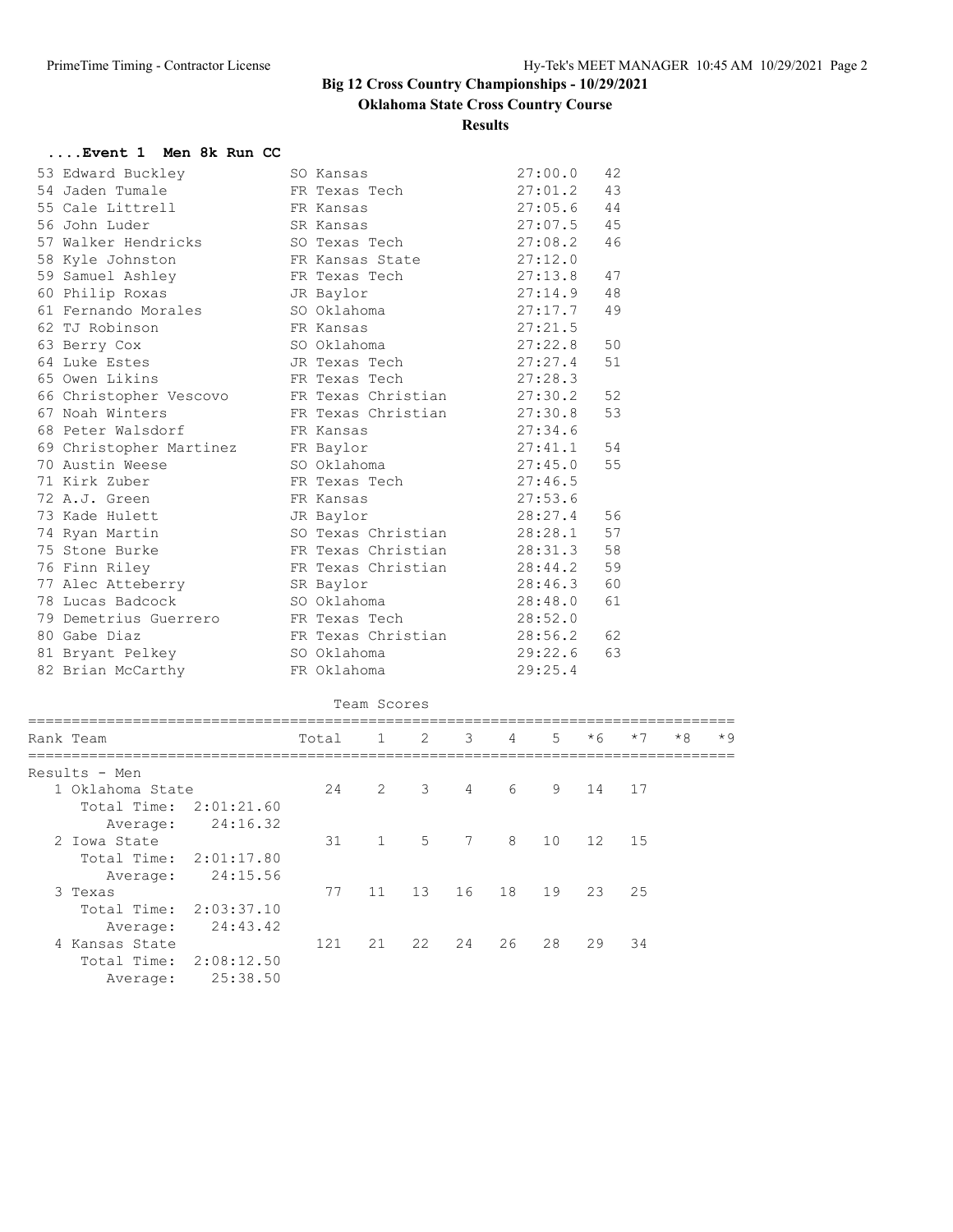**Oklahoma State Cross Country Course**

#### **Results**

| Event 1 Men 8k Run CC |            |     |    |    |    |    |                 |    |    |
|-----------------------|------------|-----|----|----|----|----|-----------------|----|----|
| 5 Kansas              |            | 169 | 27 | 31 | 32 | 37 | 42              | 44 | 45 |
| Total Time:           | 2:12:14.20 |     |    |    |    |    |                 |    |    |
| Average:              | 26:26.84   |     |    |    |    |    |                 |    |    |
| 6 Baylor              |            | 192 | 20 | 30 | 40 | 48 | 54              | 56 | 60 |
| Total Time:           | 2:13:28.00 |     |    |    |    |    |                 |    |    |
| Average:              | 26:41.60   |     |    |    |    |    |                 |    |    |
| 7 Texas Tech          |            | 196 | 33 | 35 | 39 | 43 | 46              | 47 | 51 |
| Total Time:           | 2:13:57.40 |     |    |    |    |    |                 |    |    |
| Average:              | 26:47.48   |     |    |    |    |    |                 |    |    |
| 8 Oklahoma            |            | 233 | 38 | 41 | 49 | 50 | 55 <sub>5</sub> | 61 | 63 |
| Total Time:           | 2:16:06.40 |     |    |    |    |    |                 |    |    |
| Average:              | 27:13.28   |     |    |    |    |    |                 |    |    |
| 9 Texas Christian     |            | 256 | 36 | 52 | 53 | 57 | 58              | 59 | 62 |
| Total Time:           | 2:18:38.11 |     |    |    |    |    |                 |    |    |
| Average:              | 27:43.62   |     |    |    |    |    |                 |    |    |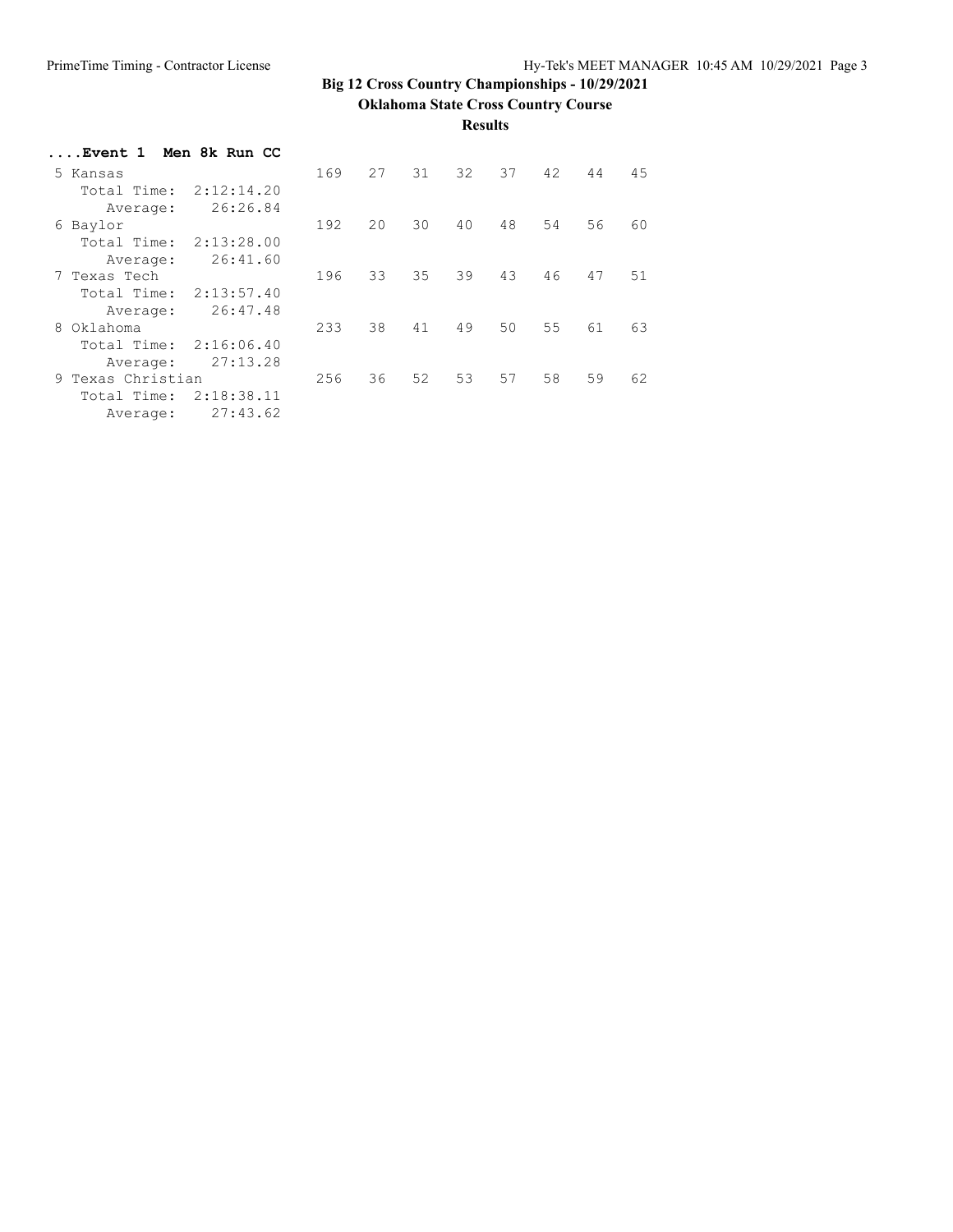# **Oklahoma State Cross Country Course**

**Results**

#### **Event 2 Women 6k Run CC**

| Name                      | Year School                       | Finals             | Points |
|---------------------------|-----------------------------------|--------------------|--------|
|                           |                                   |                    |        |
| Results - Women           |                                   |                    |        |
| 1 Ceili McCabe            | SO West Virginia<br>SR Iowa State | 20:44.2<br>20:44.7 | 1<br>2 |
| 2 Cailie Loque            |                                   |                    | 3      |
| 3 Taylor Roe              | JR Oklahoma State                 | 20:48.6            |        |
| 4 Molly Born              | SR Oklahoma State                 | 20:58.4            | 4      |
| 5 Ashley Tutt             | SR Iowa State                     | 21:09.5            | 5      |
| 6 Kelsey Ramirez          | SR Oklahoma State                 | 21:09.9            | 6      |
| 7 Gabby Hentemann         | JR Oklahoma State                 | 21:13.2            | 7      |
| 8 Dana Feyen              | SO Iowa State                     | 21:16.1            | 8      |
| 9 Madelynn Hill           | SO Iowa State                     | 21:21.2            | 9      |
| 10 Lona Latema            | SO Kansas                         | 21:30.6            | 10     |
| 11 Sylvia Russell         | SR West Virginia                  | 21:32.0            | 11     |
| 12 Winrose Chesang        | JR Iowa State                     | 21:35.5            | 12     |
| 13 Janette Schraft        | SO Iowa State                     | 21:35.8            | 13     |
| 14 Mikaela Lucki          | JR West Virginia                  | 21:38.5            | 14     |
| 15 Clarissa Morales       | SR Oklahoma State                 | 21:39.4            | 15     |
| 16 Rilee Rigdon           | SO Oklahoma State                 | 21:43.2            | 16     |
| 17 Hannah Stewart         | SO Kansas State                   | 21:43.3            | 17     |
| 18 Katherine Dowie        | SO West Virginia                  | 21:46.5            | 18     |
| 19 Beth Ramos             | JR Texas                          | 21:47.4            | 19     |
| 20 Sivan Auerbach         | SO Oklahoma State                 | 21:49.6            | 20     |
| 21 Hayley Jackson         | SR West Virginia                  | 21:58.3            | 21     |
| 22 Heidi Demeo            | SO Oklahoma State                 | 21:58.9            |        |
| 23 Kassidy Johnson        | JR Kansas State                   | 22:02.4            | 22     |
| 24 Halena Rahmaan         | SO Texas Tech                     | 22:05.9            | 23     |
| 25 Brenna Cohoon          | FR Iowa State                     | 22:08.7            | 24     |
| 26 Jaybe Shufelberger     | SO Kansas State                   | 22:15.9            | 25     |
| 27 Grace Dickel           | FR Iowa State                     | 22:20.5            |        |
| 28 Alexa Rodriguez        | SO Texas                          | 22:26.7            | 26     |
| 29 Maria Kaylor           | FR West Virginia                  | 22:32.7            | 27     |
| 30 Eva Jess               | FR Texas                          | 22:35.5            | 28     |
| 31 Isabel Hebner          | JR Texas                          | 22:39.9            | 29     |
| 32 Avryl Johnson          | SO Kansas                         | 22:43.1            | 30     |
| 33 Lily Jacobs            | SO Baylor                         | 22:44.1            | 31     |
| 34 Ava Peeples            | SO Texas                          | 22:44.3            | 32     |
| 35 Monica Hebner          | JR Texas                          | 22:45.5            | 33     |
| 36 Sarah Murrow           | FR Iowa State                     | 22:56.1            |        |
| 37 Ellie Friesen          | FR Baylor                         | 22:58.5            | 34     |
| 38 Sommer Herner          | JR Kansas                         | 22:58.8            | 35     |
| 39 Kenadi Krueger         | FR Kansas                         | 22:59.5            | 36     |
| 40 Riley Beach            | FR Iowa State                     | 23:00.8            |        |
| 41 Mariana Martinez       | FR Texas Christian                | 23:01.5            | 37     |
| 42 Kelsie Vicknair        | FR Texas                          | 23:02.6            | 38     |
| 43 Maddie Salek           | JR Oklahoma State                 | 23:03.3            |        |
| 44 Cailan Steward         | SO Kansas State                   | 23:09.6            | 39     |
| 45 Sydney Burton          | SO Kansas State                   | 23:22.7            | 40     |
| 46 Jasmin Muhammad-Graham | SO Texas Christian                | 23:26.1            | 41     |
| 47 Maddie Hatfield        | SO Texas                          | 23:27.5            |        |
| 48 Katie Kasunic          | SO Kansas State                   | 23:30.9            | 42     |
| 49 Madeline Medina        | SO Oklahoma                       | 23:34.8            | 43     |
| 50 Valery Tobias          | JR Texas                          | 23:37.4            |        |
| 51 Taylor Whitfield       | FR Baylor                         | 23:38.7            | 44     |
| 52 Alexys Barton          | SR Kansas                         | 23:43.2            | 45     |
|                           |                                   |                    |        |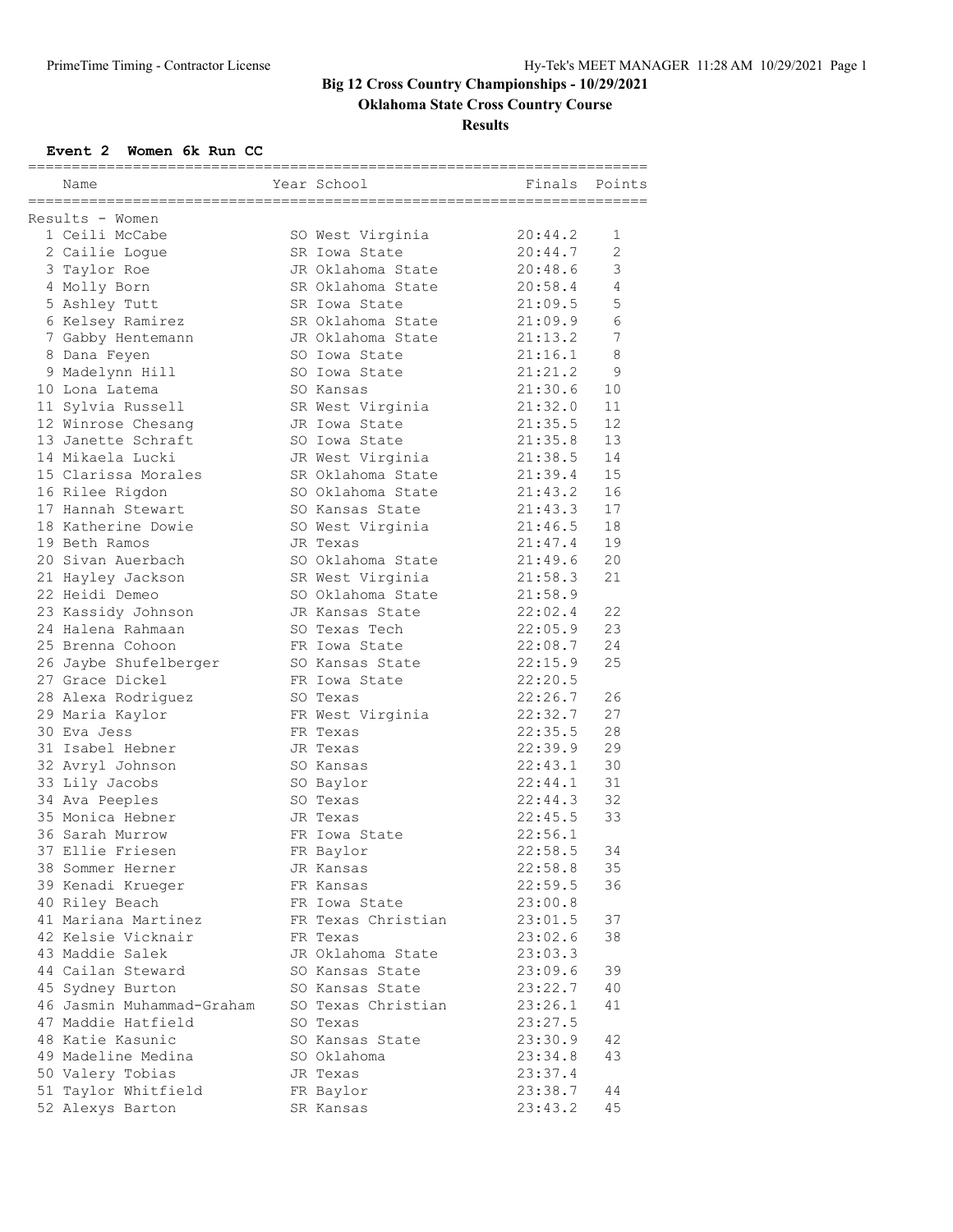### **Oklahoma State Cross Country Course**

**Results**

| Event 2  Women 6k Run CC |               |             |                          |   |   |         |      |      |      |      |
|--------------------------|---------------|-------------|--------------------------|---|---|---------|------|------|------|------|
| 53 Charlotte Wood        |               |             | JR West Virginia         |   |   | 23:45.0 | 46   |      |      |      |
| 54 Emily Forster         |               |             | JR Oklahoma State        |   |   | 23:45.6 |      |      |      |      |
| 55 Jordyn Kaplan         | JR Oklahoma   |             |                          |   |   | 23:47.4 | 47   |      |      |      |
| 56 Sharon Chumo          | JR Texas Tech |             |                          |   |   | 23:49.9 | 48   |      |      |      |
| 57 Celia Holmes          | SR Baylor     |             |                          |   |   | 23:54.5 | 49   |      |      |      |
| 58 Chloe Gangnath        | JR Baylor     |             |                          |   |   | 24:01.5 | 50   |      |      |      |
| 59 Binta Ka              | JR Texas Tech |             |                          |   |   | 24:05.1 | 51   |      |      |      |
| 60 Aaliya Fazel          | SO Texas      |             |                          |   |   | 24:10.8 |      |      |      |      |
| 61 Grace Williamson      | FR Oklahoma   |             |                          |   |   | 24:11.5 | 52   |      |      |      |
| 62 Mazie Larsen          | SR Baylor     |             |                          |   |   | 24:12.4 | 53   |      |      |      |
| 63 Sydney White          | SR Texas Tech |             |                          |   |   | 24:14.6 | 54   |      |      |      |
| 64 Kalea Chu             | SO Kansas     |             |                          |   |   | 24:17.8 | 55   |      |      |      |
| 65 Caroline Burrow       | FR Kansas     |             |                          |   |   | 24:19.2 | 56   |      |      |      |
| 66 Samantha Hatcher      |               |             | SO West Virginia 24:19.4 |   |   |         |      |      |      |      |
| 67 Carson Hockersmith    | SO Oklahoma   |             |                          |   |   | 24:21.6 | 57   |      |      |      |
| 68 Gabi Barrera          | FR Oklahoma   |             |                          |   |   | 24:24.7 | 58   |      |      |      |
| 69 Faten Laribi          | JR Kansas     |             |                          |   |   | 24:28.6 |      |      |      |      |
| 70 Kyra Young            | JR Texas Tech |             |                          |   |   | 24:29.6 | 59   |      |      |      |
| 71 Hayden Gold           | FR Baylor     |             |                          |   |   | 24:30.2 | 60   |      |      |      |
| 72 Delaney Kemp          |               |             | SO Kansas State          |   |   | 24:46.1 | 61   |      |      |      |
| 73 Helen Giefer          |               |             | FR Kansas State          |   |   | 24:49.4 |      |      |      |      |
| 74 Kaitlyn Irving        |               |             | JR Texas Tech            |   |   | 25:02.3 | 62   |      |      |      |
| 75 Peyton McQuillan      |               |             | FR Texas Christian       |   |   | 25:03.6 | 63   |      |      |      |
| 76 Sydney George         | FR Texas Tech |             |                          |   |   | 25:06.9 | 64   |      |      |      |
| 77 Jordan Ledington      | FR Baylor     |             |                          |   |   | 25:08.3 |      |      |      |      |
| 78 Megan Weaver          |               |             | FR West Virginia         |   |   | 25:14.9 |      |      |      |      |
| 79 Lailah White          |               |             | SO Texas Christian       |   |   | 25:23.7 | 65   |      |      |      |
| 80 Devon Vopni           | FR Baylor     |             |                          |   |   | 25:27.2 |      |      |      |      |
| 81 MaKenna Anderson      | FR Kansas     |             |                          |   |   | 25:28.1 |      |      |      |      |
| 82 Rylan Engels          |               |             | FR Texas Christian       |   |   | 25:31.7 | 66   |      |      |      |
| 83 Elise Welch           | SO Oklahoma   |             |                          |   |   | 25:33.0 | 67   |      |      |      |
| 84 Malina Mitchell       |               |             | SO West Virginia         |   |   | 25:41.5 |      |      |      |      |
| 85 Addison Coppinger     | FR Kansas     |             |                          |   |   | 25:52.6 |      |      |      |      |
| 86 Melanie Jacobs        | FR Texas Tech |             |                          |   |   | 25:55.6 |      |      |      |      |
| 87 Edna Rotich           | FR Texas Tech |             |                          |   |   | 26:04.2 |      |      |      |      |
| 88 Danielle Ammentorp    |               |             | FR Texas Christian       |   |   | 26:34.9 | 68   |      |      |      |
| 89 Gracie Davis          |               |             | FR Texas Christian       |   |   | 26:38.6 | 69   |      |      |      |
| 90 Taylor Limbaugh       | FR Texas Tech |             |                          |   |   | 26:43.5 |      |      |      |      |
| 91 Allie Lyda            | FR Oklahoma   |             |                          |   |   | 27:32.0 | 70   |      |      |      |
| -- Alaina Zamorano       | FR Baylor     |             |                          |   |   | DNS     |      |      |      |      |
|                          |               |             |                          |   |   |         |      |      |      |      |
|                          |               | Team Scores |                          |   |   |         |      |      |      |      |
| Rank Team                | Total         | 1           | 2                        | 3 | 4 | 5       | $*6$ | $*7$ | $*8$ | $*9$ |
| Results - Women          |               |             |                          |   |   |         |      |      |      |      |
| 1 Oklahoma State         | 35            |             | 3 4 6 7                  |   |   | 15      | 16   | 20   |      |      |
| Total Time: 1:45:49.50   |               |             |                          |   |   |         |      |      |      |      |
| Average: 21:09.90        |               |             |                          |   |   |         |      |      |      |      |
|                          |               |             |                          |   |   |         |      |      |      |      |